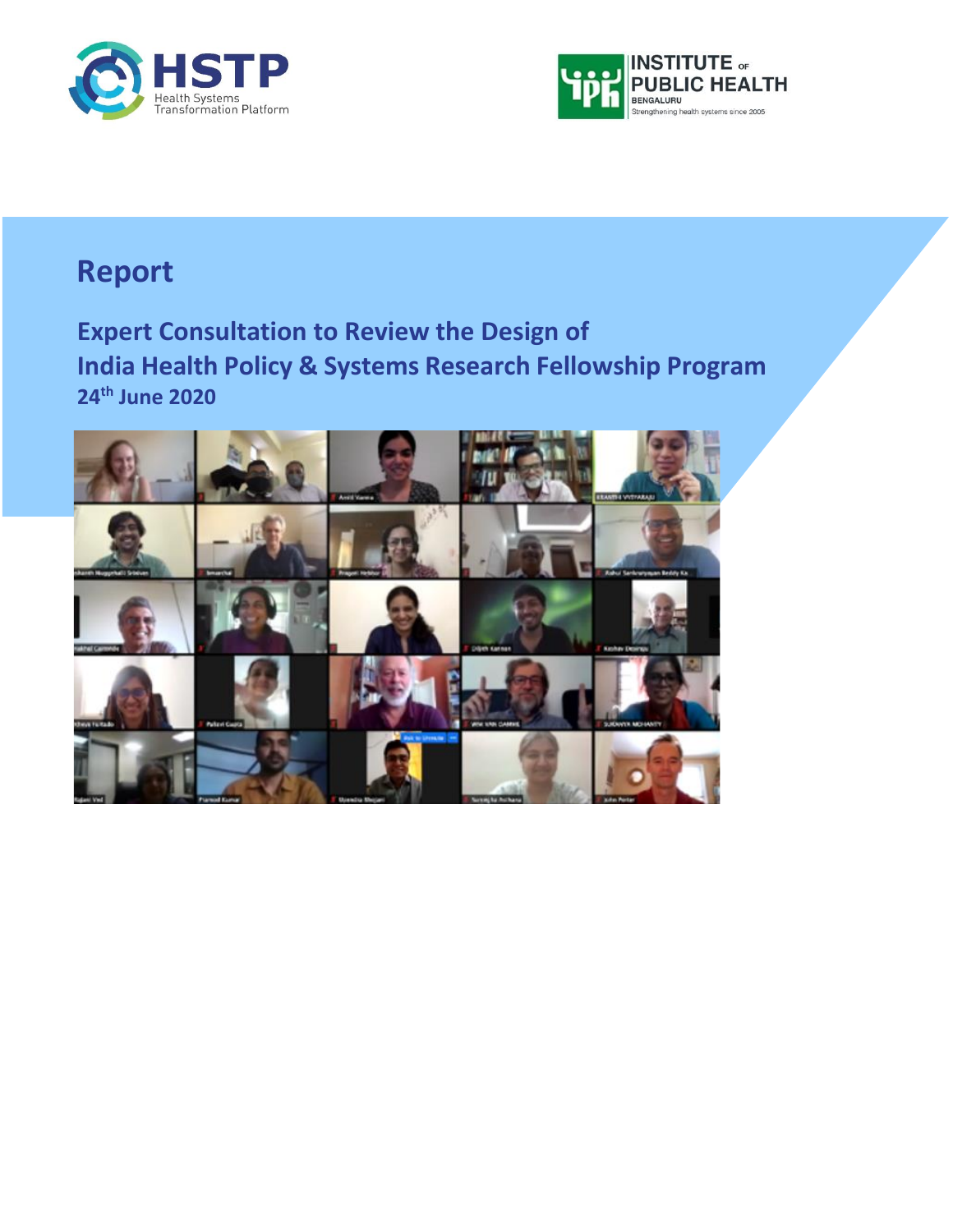## **Executive Summary**

Strengthening health systems requires a system thinking lens & an acknowledgement of complexity in bringing about people-centric transformational change. Approaches that integrate these are often lacking due to limited capacity in public health research institutions and the community to apply a health systems lens using state-of-the-art public health and social science research methods. Health Systems Transformation Platform (HSTP) & Institute of Public Health (IPH), Bengaluru envisage a fellowship program to improve the capacity for health policy and systems research (HPSR) in India. A team of researchers from both these organizations consulted Indian and global HPSR experts to put together a draft fellowship program, structure, and curriculum. In June 2020, thirty HPSR practitioners participated in the expert consultation to review the program and provided their expert advice.

Experts reinforced the need for this fellowship in India. Discussion echoed the efforts required for nurturing this program and for it to be framed according to the Indian context and local needs. Experts believe a nonlinear approach to HPSR is beneficial. Considering multidisciplinary nature of HPSR, fellows selected should represent diverse disciplines of public health & health systems research including professionals with experience in policy interface & program implementation. Fellows should be oriented to complexities & dynamic nature of the health systems, role of health systems stakeholders with focus on policymakers & community, public health ethics, policy analysis framework & tools. Use of Indian illustrative examples/ case studies, role play/simulations, peer-to-peer learning were emphasised. Learnings from HPSR training courses in LMICs show that a demand driven and participatory approach through involvement of governments and other key stakeholders at state/ local level ensures sustainable development of HPSR discipline and advocate an evidence-based approach to reform.

Based on inputs received from this consultation, the team will work with guidance from key HPSR experts to revise the program. An action plan for process of redesign will be developed including the use of a conceptual framework consisting of key program elements, content, and pedagogy. This analysis across multiple levels of the proposed program (curriculum, content, mentorship, online teaching, and pedagogy) will be finalised in the coming months.

HSTP and IPH will engage with stakeholders frequently and explore arrangements with governments, Indian and global public health schools to collaborate on this initiative. This spirit of collaboration and knowledge exchange is at the core of HSTP's values.

*Dr Maharaj Kishan Bhan, HSTP's pillar of strength, continues to inspire our work. We are grateful to the HSTP Board for their support & HPSR practitioners who provided expert guidance. Special thanks to the efforts of both HSTP (Rajeev Sadanandan, N Devadasan, Rahul Reddy, Vivek Panwar) and IPH Bengaluru (Upendra Bhojani, Prashanth NS, Dorothy Lall, Kranthi Vysyaraju, Sumegha Asthana, Harish H N, Pramod Kumar, Praveen Rao, Mahesh Kadammanavar and Yogin Gowda). Thanks to the rapporteurs for their succinct summary of the breakout sessions.*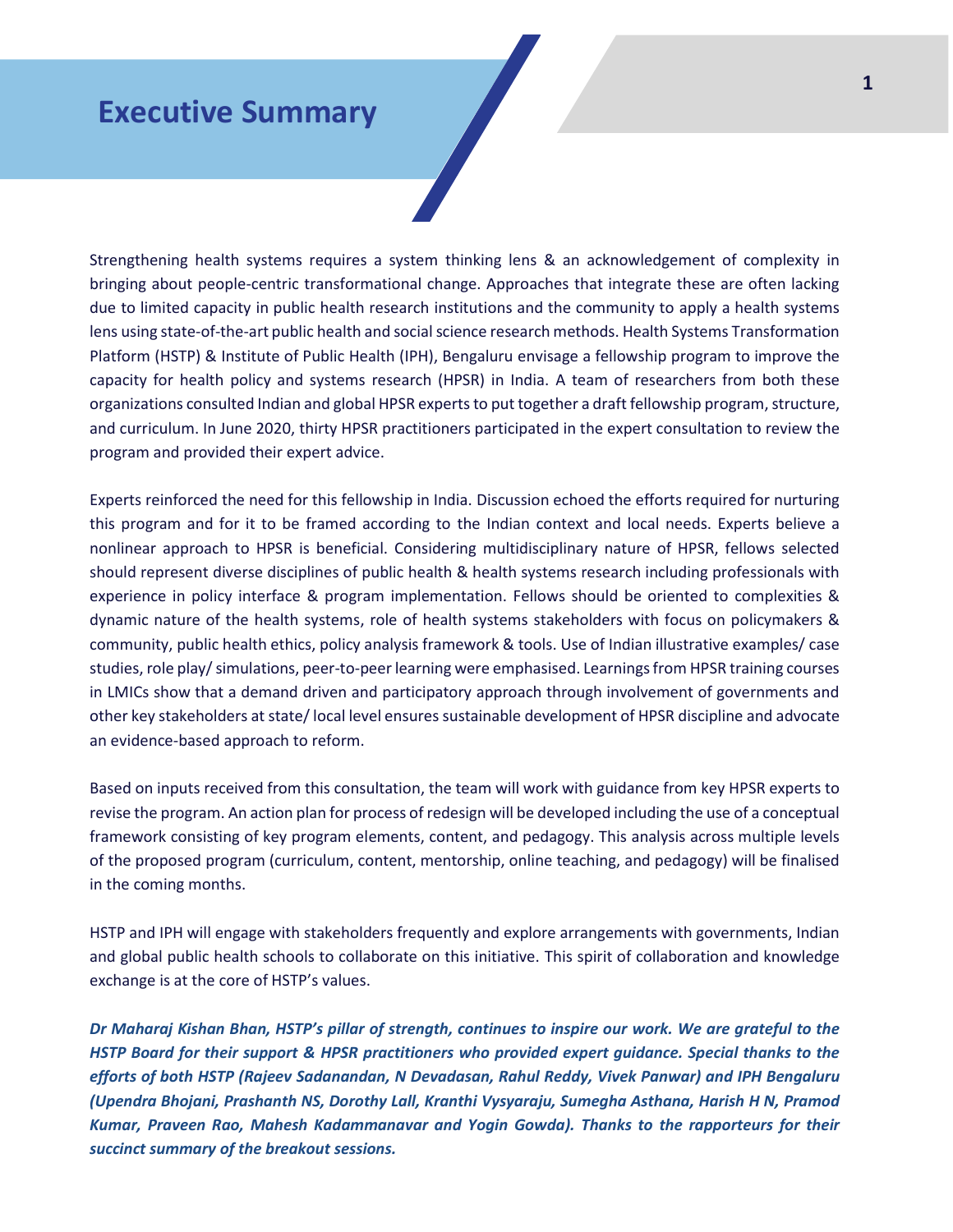### **Overview**

Health Policy & Systems Research (HPSR) is an emerging field that seeks to understand and improve how societies organize themselves in achieving collective health goals, and how different actors interact in the policy and implementation processes to contribute to policy outcomes. It is inter-disciplinary, a blend of economics, sociology, anthropology, political science, public health and epidemiology that together draw a comprehensive picture of how health systems respond and adapt to health policies, and how health policies can shape − and be shaped by − health systems and the broader determinants of health. There is limited capacity to use this research approach in India. Health Systems Transformation Platform (HSTP), in collaboration with Institute of Public Health (IPH), Bengaluru is working towards launching the 'India HPSR Fellowships Program' to meet this need. The India HPSR Fellowship program seeks to provide a high-quality blended training program for mid-career Indian researchers and develop opportunities for continuous learning, peer engagement & support transformational change in the HPSR ecosystem in India.

The fellowship program and curriculum are being designed by the HSTP - IPH Bengaluru team in consultation with several HPSR experts based on their experience of health systems in India & other LMICs, at research and policy levels as well as experience in teaching research methods.

**An early draft of the theory of change (ToC)** articulates how the course design, content and components are expected to achieve the outcomes of the training. Mid-level career professionals (fellows) with an interest in HPSR are selected and provided training to conduct HPSR. Fellows would be able to frame relevant HPSR questions and prepare proposals to obtain a research grant and complete their research study. This blended training along with active mentoring/ coaching support throughout the course enables fellows to learn by doing. One of the key assumptions of the program involves bringing together experience of diverse disciplines, and stakeholders to create a vibrant peer-to-peer learning. The goal is to develop HPSR practitioners who continue to learn and foster dialogue with stakeholders creating the required HPSR ecosystem for healthy India. (details in next page)



Source: Pratt et. al. (2020) Justice: a key consideration in health policy and systems research ethics. BMJ Global Health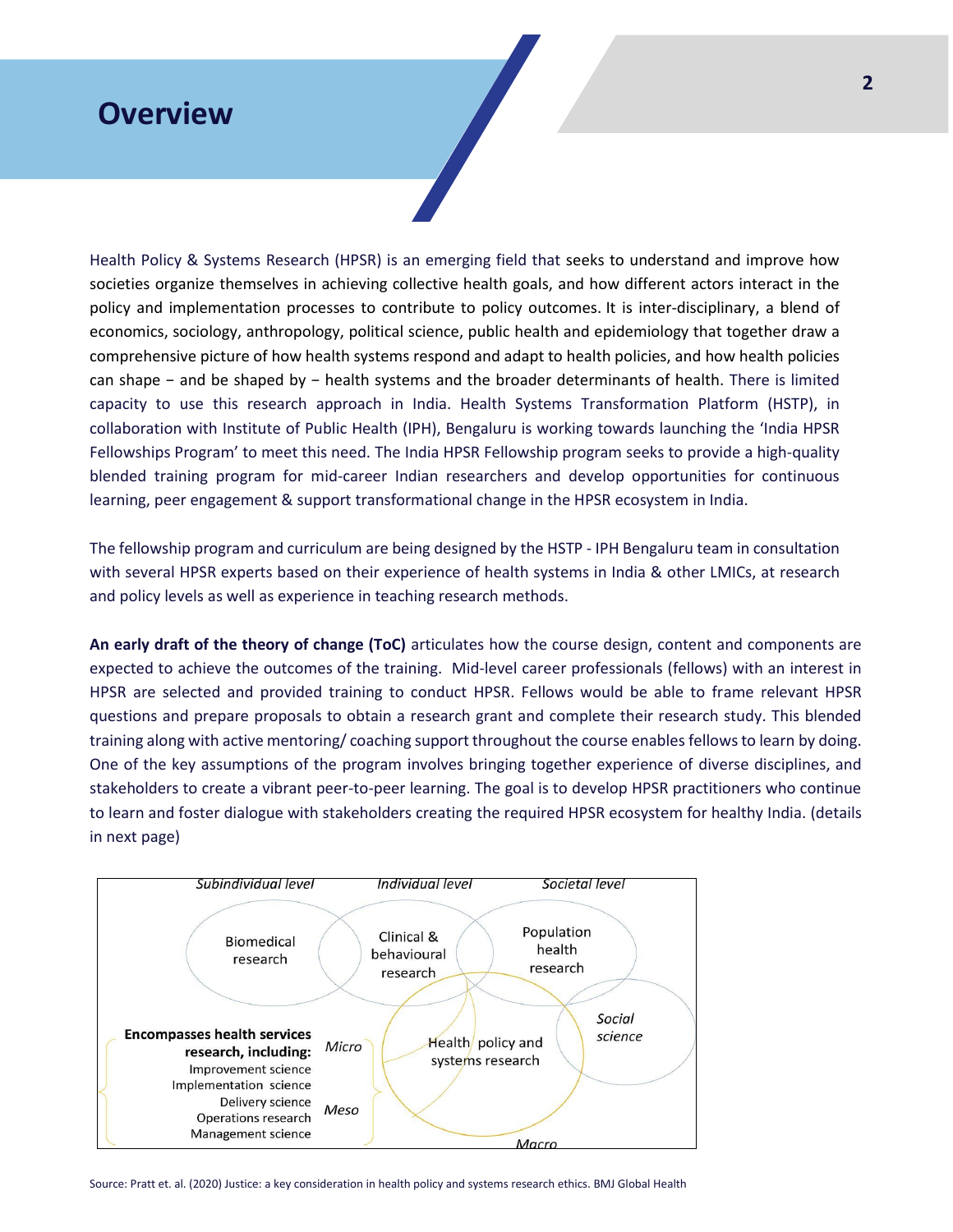## **Theory of Change**



- $\vee$ Evidence on gathering all stakeholders who hold pieces of relevant knowledge for successful policies.
- and accepted by them. g, Inherent tensions in HPSR arising from power hierarchies between different actors in the health systems are managed.

#### **MONITORING INDICATORS**

- 75% of the fellows score more than 60% score in all assessments designed to test knowledge of HPSR concepts, methods and theories during the online phase.
- 50 % of the fellows score above 75% in all assignments during the online phase to be eligible for seed grant. В.
- 80% of research protocols developed by fellows show components of multidisciplinary, collaborative and embedded HPSR research.  $\mathsf{C}$
- D. 80 % of the selected institutions and practitioners accept the proposal to collaborate with the fellowship programme. E.
- Online platform and in person convening plans for developing a community of practice is developed.  $F$ 80% of the fellows start planned HPSR practices in their organisations after completion of online phase.
- 80% of the fellows who started the planned HPSR activities in their organisation continue to do so over next 12 months G.
- Н. 80% of the fellows are able to complete an original research project as per requirements of the programme.
- 60% of the identified stakeholders become members of the platforms created for developing the community of practice for HPSR.  $\mathbf{I}$
- 50% of these members participate in 70 % of the planned meetings and discussions over a period of 12 months

#### **INTERVENTIONS** Organisational Ecosystems Individual Collaborations with key HPSR 6 Consortium of HPSR institutions Long-term HPSR fellowship  $\mathbf{1}$ institutions in multiple regions in is built in multiple regions in programme is delivered to India are developed for teaching India and key HPSR institutions selected 20 mid-career research and supervising selected fellows. abroad for exchange of HPSR fellows, designed as blended reliows, designed as blended<br>learning model (mix of 3 months<br>of a learning 2 weeks of face to Partnerships are established knowledge. with existing HPSR networks Structured mechanisms are of e-learning, 2 weeks of face to<br>face training & 12 months and informal groups in India for created for convening wider HPS<br>practitioners in India through mentoring the fellows. project implementation support .<br>online platforms and with contact classes held in field conferences to develop a during project implementation) community of HPSR practice. for building HPSR knowledge capacities & practice competencies. Seed grant is provided for  $\overline{2}$ implementing an original<br>research project in collaboration with supervisors from host organisations, for applying knowledge to practice.  $3.$ Expert mentorship is provided to selected fellows throughout the programme.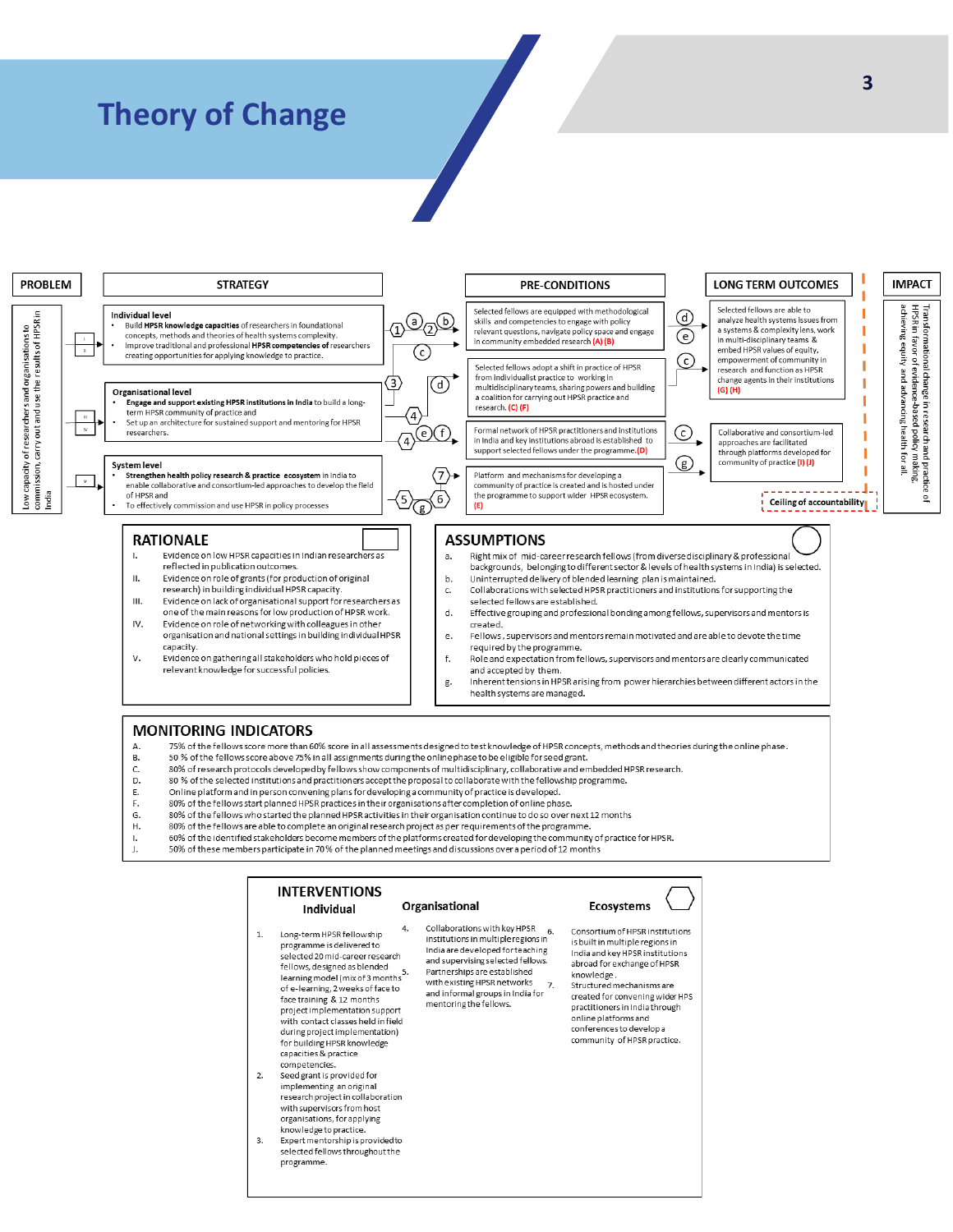## **Objectives**

An expert consultation was conducted on 24 June 2020 (1.30 to 5.00 pm IST). The objective of the consultation was to review the India HPSR Fellowship program design, structure, curriculum, and pedagogy. The participants were Indian and global researchers & HPSR practitioners from leading universities and research institutions. In addition, people active in raising the profile of HPSR globally including the WHO Alliance for Health Policy and Systems Research, Health Systems Global and policymakers with experience of working with researchers and practitioners also participated. Subsequent consultations will be widened to include a greater diversity of professionals and organizations in government, academia, and civil society. A total of **61 participants** attended the consultation, including experts and invited observers. The proposed program design, structure, and curriculum for the consultation was shared in advance to facilitate in-depth discussions during the consultation.

### **The three-and-a-half-hour expert consultation** was structured as below: (See the Agenda)

- 1. After the opening remarks by representatives of HSTP and IPH Bengaluru, the context and overview of the proposed fellowship program was presented.
- 2. A panel discussion was conducted with experts instrumental in building the field of HPSR and conducted HPSR training programs in other settings. This session intended to learn from their experiences in HPSR practice, identify gaps in the proposed curriculum and seek inputs for the overall direction of the program. The session allowed for questions/ comments from the larger audience.
- 3. Four parallel theme-based sessions were organised to review proposed content: quantitative approaches in HPSR, qualitative and social science research approaches, pedagogy, and policy & practice. Each session was a group discussion with 4-5 experts in the field, a facilitator, and a rapporteur.
- 4. In the concluding session, rapporteurs summarized the discussions in theme-based sessions.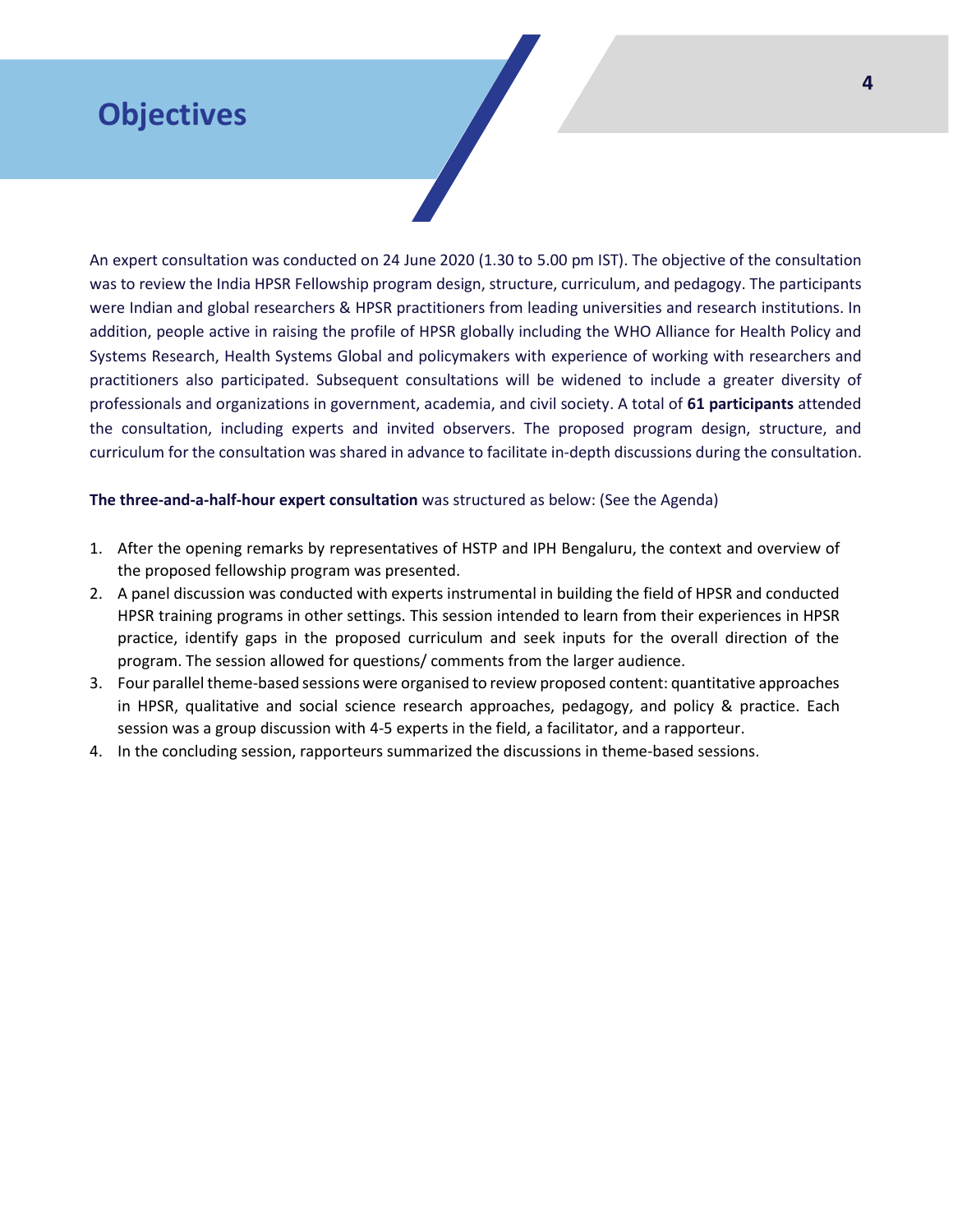## **Proceedings**

- **Opening remarks** by *Mr Rajeev Sadanandan (CEO, HSTP) & Dr Upendra Bhojani (Director, IPH Bengaluru)* emphasized stakeholder consultation is key to designing the program, understanding expectations, and learning from experiences elsewhere. Collaboration and dialogue are at the core of this work and the team is exploring partnerships with governments and all relevant institutions to strengthen this program.
- **Overview of the fellowship** was presented by *Dr N Devadasan (Technical Advisor, HSTP), Dr Prashanth N Srinivas (Assistant Director, Research, IPH Bengaluru) & Dr Dorothy Lall (Assistant Director, Education, IPH Bengaluru).* They introduced intent of the proposed program, its blended structure (involving online and face-to-face components along with mentoring through contact sessions), post-fellowship engagement to anchor a thriving HPSR ecosystem in India. The program is designed with a learnercentred pedagogy. Backward design was used to develop the content where learning outcomes were identified and these guided curriculum design process.
- **The program aims to** train 20 Indian mid-career researchers with relevant post-graduate qualification or comparable experience. The current expectation is that the candidates applying for the program shall have considerable experience and training in a discipline within public health research. The key drivers of the course design are given in the figure below.
- **Focus is on a blended learning approach**, beginning with *online learning phase* followed by *face-to-face training* and research grant phase with active *mentoring support.* The entire duration of the program is 15-18 months. An online learning platform will be used through all the three phases. Learning activities shall range from short recorded lecture videos to interactive activities for application of learned concepts. Implications of the program lie in creating a HPSR community of practice across multiple professionals, groups, and research institutions.
- **Upon completion of training**, HPSR fellows are expected to have the abilities to address complex health systems problems by framing policy-relevant and demand-driven research questions, appreciate multiple perspectives and disciplinary approaches to address the research question, synthesize and support evidence for policymaking, and assess the impact of implementation.

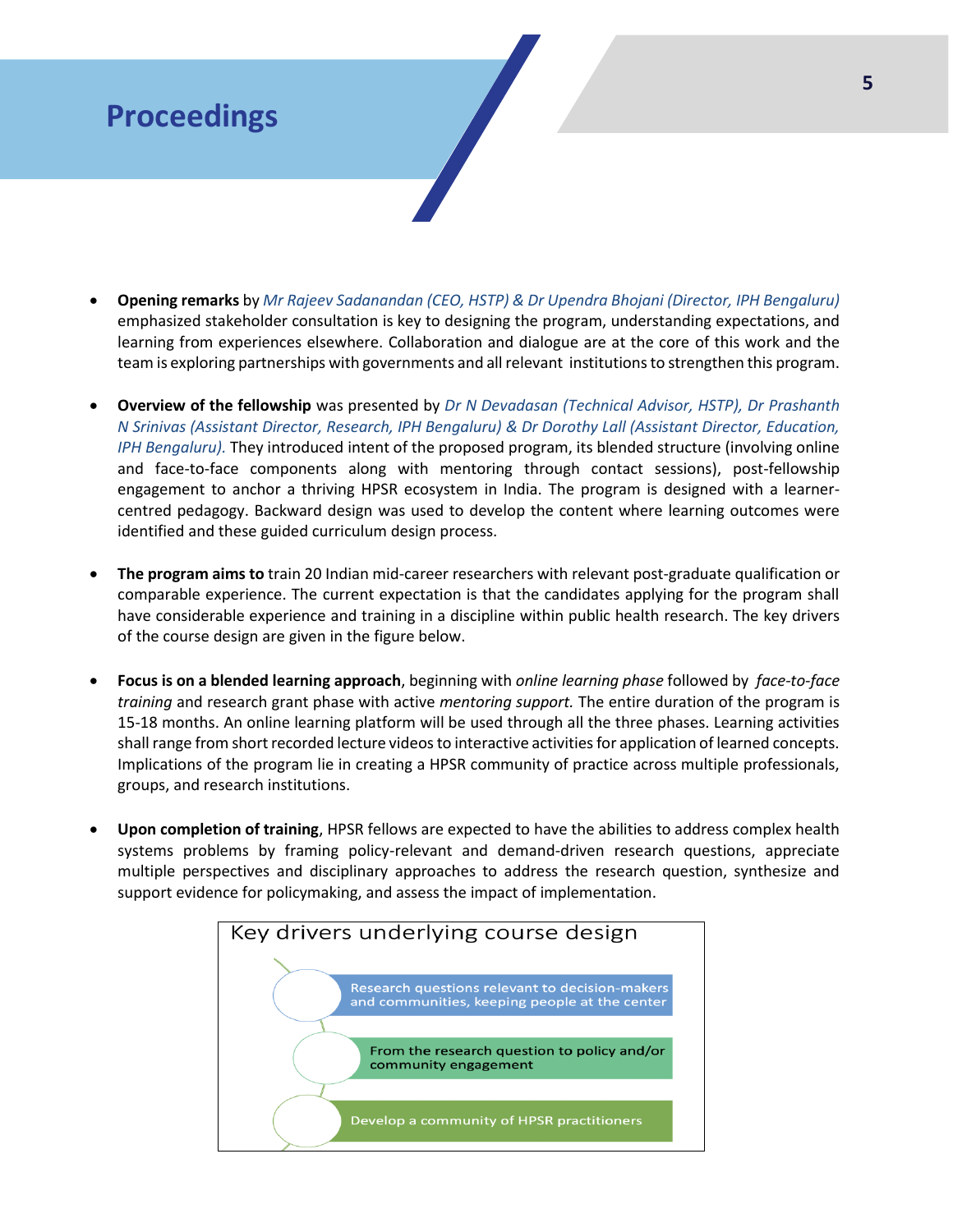## **Panel Discussion**

Scope & Relevance of HPSR Fellowship Program in India

#### **Panellists:**

- Abdul Ghaffar, Executive Director, WHO Alliance for HPSR (Switzerland),
- Barbara McPake, Director, Nossal Institute of Global Health (Australia),
- Kara Hanson, Professor of Health System Economics, London School of Hygiene & Tropical Medicine (UK)
- Keshav Desiraju, Former Secretary of Health, GoI (India),
- Wim Van Damme, Professor, Institute of Tropical Medicine (Belgium)

#### **Respondents:**

- Lucy Gilson, Head, Health Policy & Systems Research, University of Cape Town (South Africa)
- John Porter, Professor, International Health, London School of Hygiene & Tropical Medicine (UK)

#### **Moderator:** Prashanth N Srinivas, Assistant Director (Research), IPH Bengaluru (India)

- **Experts appreciated the initiative** being developed & emphasised that for larger impact, training should be contextualised to deepen the understanding of health systems and policy space in India. **'Policy'** in Health Policy & Systems Research requires focus through training on policy analysis tools, mentorship by policymakers & implementers creating opportunities for interacting with policy interface. Impact of research on policy or community was highlighted as a superior output than mere research publications.
- **Attributes of fellows to be trained** were highlighted. A multidisciplinary pool of fellows could maximize peer learning and appreciate the fundamental nature of HPSR during their fellowship journey. Candidates working as clinicians, public health professionals in the policy interface or program implementation could add value.
- **Curriculum should reflect the Indian health systems and policy context** with case studies and relevant examples in Indian settings, while borrowing lessons learned elsewhere. A conscious effort should be made for a person-centric design, creating opportunity and space for peer learning and HPSR community building among fellows, experts, and mentors.
- **To provide an in-depth experience**, it was suggested to include specific HPSR methods customized to fellows' needs. Experts commended the exploratory and explanatory lenses of research included in the curriculum and suggested expanding the evaluative lens further, in line with strengthening critical review and evaluation of health policies. An understanding of impact evaluation, challenges of attribution, contribution and relationships between policy and outcomes can orient the researcher in appreciating demand-driven & participatory research.
- **Innovative teaching methods** are required in HPSR training to address the challenge of unlearning traditional linear thought process and adapting systems thinking and complexity.
- **Collaboration with governments** & various research/ academic institutions was suggested as a strategy for sustained institutional capacity building.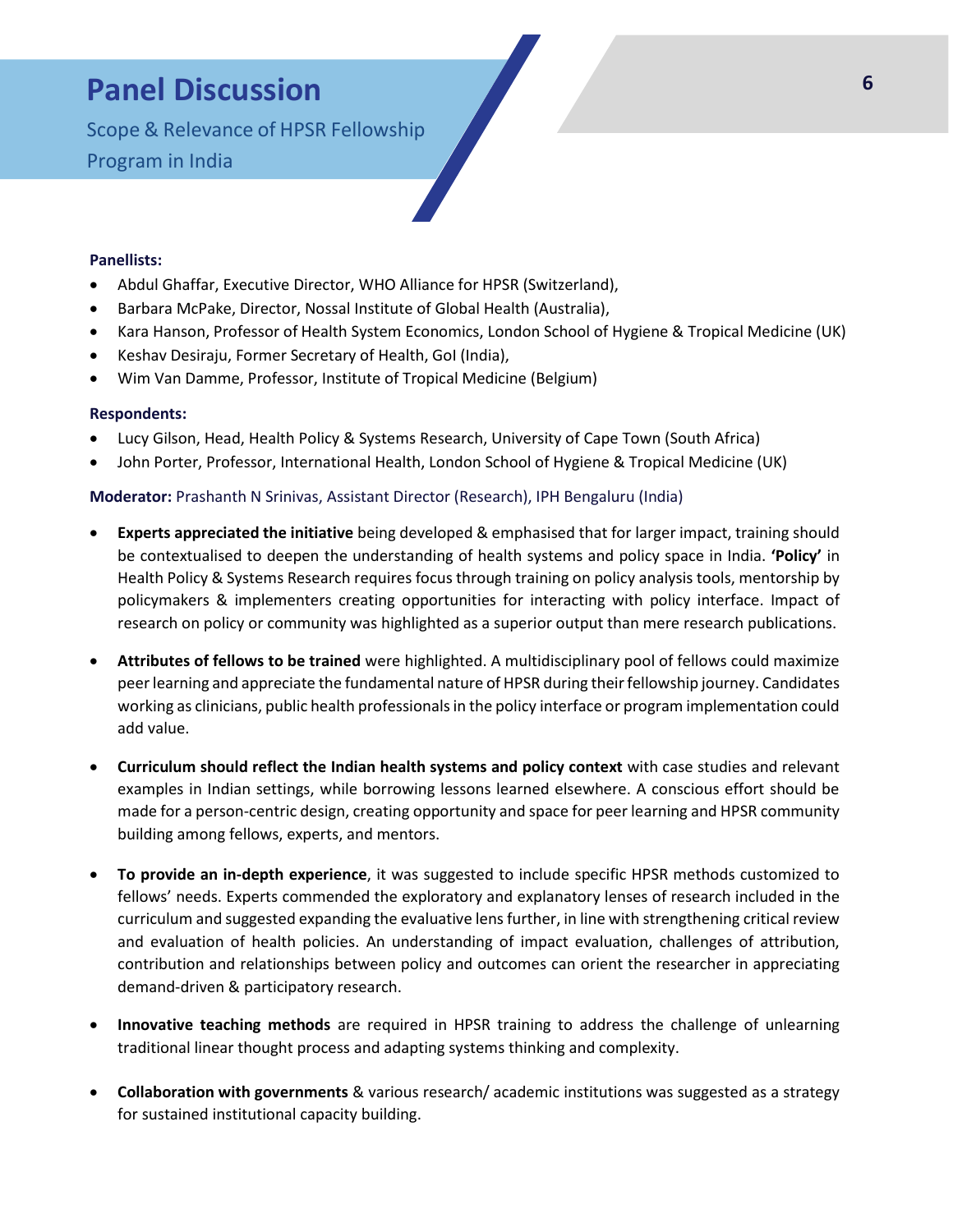### **Break-out Sessions**

Summary of Discussions

Four parallel sessions with 4-5 experts each were organized for a detailed program review. Sessions were chaired by Indrani Gupta (quantitative approaches), Sundari Ravindran (qualitative and social Science approaches), Govert Van Heusden (pedagogy) and Rajeev Sadanandan (policy and practice). A summary of discussions is presented here:

- **Course design, structure, and outputs**: Experts highlighted the underlying values of any HPSR training (ethics, equity, dignity, trust, respect, acknowledgement of tacit knowledge, experiential learning) and reinforced the need to incorporate them into the fellowship program framework. Focus on policy and community engagement components was emphasised. The program should integrate a non-linear approach to framing a research question in the online phase to methodologies, proposal writing in the face to face phase and then into policy impact and community engagement during the mentorship and contact sessions. Including systems thinking, public health ethics and policy into the framework of the program was deemed essential. Though peer-reviewed publications are necessary, diversification of the course outputs is required.
- **Course duration**: It was suggested to re-consider the duration of the fellowship to be able to strike an appropriate balance between fellows' professional engagements and time spent on fellowship activities. The breadth of methods proposed to be taught may require more time than is currently planned, therefore, a specializations track could be considered that would make the timeline more realistic.
- **Participant selection**: One of the key recommendations in this theme was to aim for a diverse participant pool to integrate peer-learning capabilities into the program. A mix of disciplines along with few candidates from non-research experience relevant to strengthening health systems could be considered. Such a pool would enable rich peer learning. Also, considering the time and effort, it was recommended that the HPSR research taken up by fellows should be along the line of their work to sustain motivation and interest throughout the program.
- **Mentorship & Contact Sessions:** Experts suggested mentorship is key to the program and should be wellstructured and detailed out. Engaging mentors early in the program guides fellows to imbibe concepts better. Mentorship plays a key role in developing an understanding of the problem, its historical context, and the complexity. Mentors should be from diverse backgrounds, including civil society organisations or activists who bring in these perspectives.
- **Content:** Specific suggestions were made to include secondary data analysis, applied epidemiology, qualitative methods, reflexivity, evidence synthesis, narrative synthesis, or new ways of framing evidence that is better adapted to the local policy/implementation context and ability to put forth an argument effectively. Focus on interdisciplinarity and the ability of fellows to understand the limits of their primary research discipline and openness to other methods was emphasised.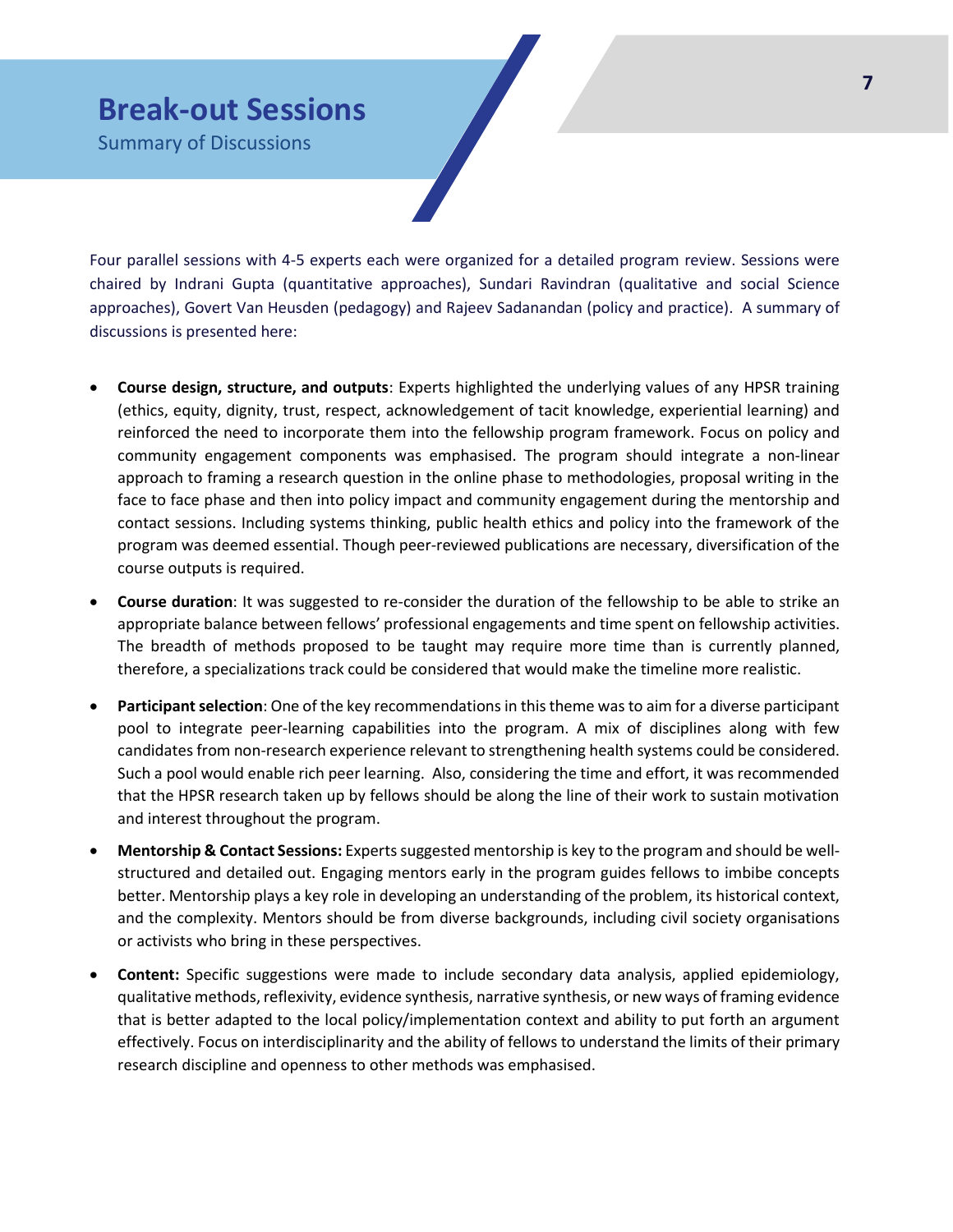## **Break-out Sessions**

Summary of Discussions

- **Pedagogy:** Specific learning/teaching methods such as peer-to-peer engagement and group learning are essential to emphasise policy engagement and identify appropriate theoretical frameworks. Learning approaches such as role-plays, case studies, simulations, debates, and discussions right from the online phase through the research grant phase help to reflexively analyse positionality of the evidence generated and understand its relevance to diverse stakeholders. It is helpful if policy makers, health professionals, frontline workers and other stakeholders are brought into the course to co-teach or interact with the fellows.
- **HPSR Core Competencies:** Competencies important in HPSR such as reflexivity, complexity, systems thinking, participatory research approaches and the ability to engage with alternative viewpoints on the topic of research were highlighted. In line with achieving these, content and learning activities related to epistemology and self-reflection needs to be developed. Stakeholder analysis, power of coalitions, policy influencers and ability to analyse complex and evolving relationships help in understanding the policy interface. There is a need to create a strong foundation of ethics & values underlying HPSR to shape the research question and approaches.
- **Institutions and partnerships:** It is necessary to create institutional networks and partnerships to support the fellowship and co-create content specific to the Indian context. Also, this creates opportunities for fellows to be engaged in Health Policy & Systems Research in collaboration with health systems stakeholders.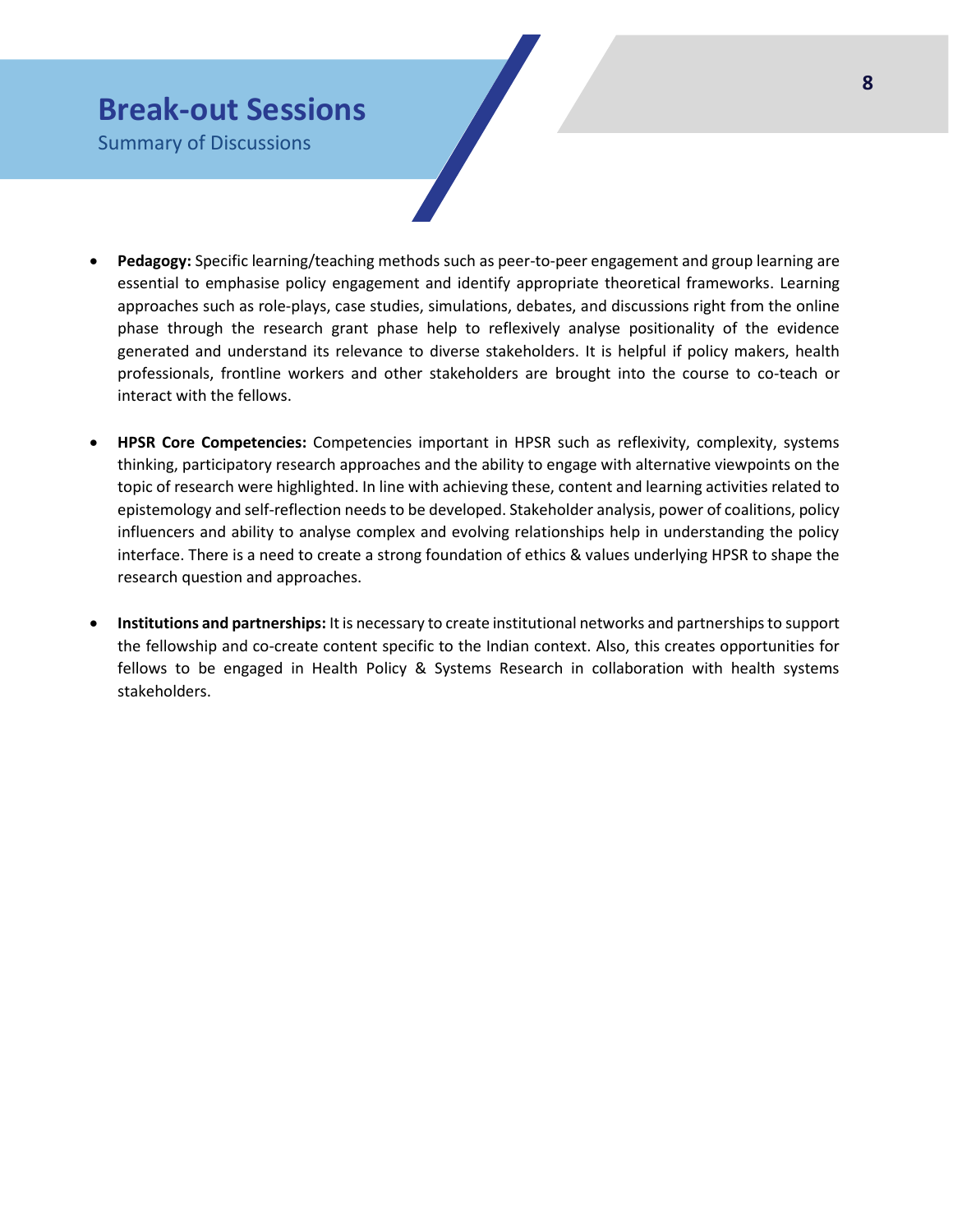### **Next Steps**

**In the closing remarks, Dr Rahul Reddy, National Co-ordinator, HSTP**, expressed that this expert consultation is a great beginning for all the HPSR stakeholders to connect. HSTP and IPH Bengaluru will herein engage with stakeholders frequently and explore arrangements with governments, Indian and global public health schools to collaborate on this initiative. This spirit of collaboration and knowledge exchange is at core of HSTP's values. Dr Maharaj Kishan Bhan who has been a pillar of strength for HSTP and continuous be an inspiration. He believed that enhancing capacities of stakeholder's is key to transforming Indian health systems. Only then would home grown solutions to local challenges yield sustainable results. HSTP is developing capacity building initiatives to suit each of the stakeholder groups. This fellowship is for researchers, one of the key stakeholders who are to be nurtured, trained in recognizing windows of opportunity, and provided a platform to advocate for change.

- The plan is to launch the course within this year. Health policy and systems research training program requires rigour in content development, careful planning, and passionate implementation.
- Inputs received from this expert consultation will be used to revise the program design structure and curriculum, and an action plan document will be developed.
- A second expert consultation is planned to be held in August 2020 with a group of 6-8 HPSR practitioners to further fine-tune the structure and design of the program and its curriculum.
- The final design document will be prepared based on the recommendations of this group, which will further undergo another round of independent review for content and pedagogy.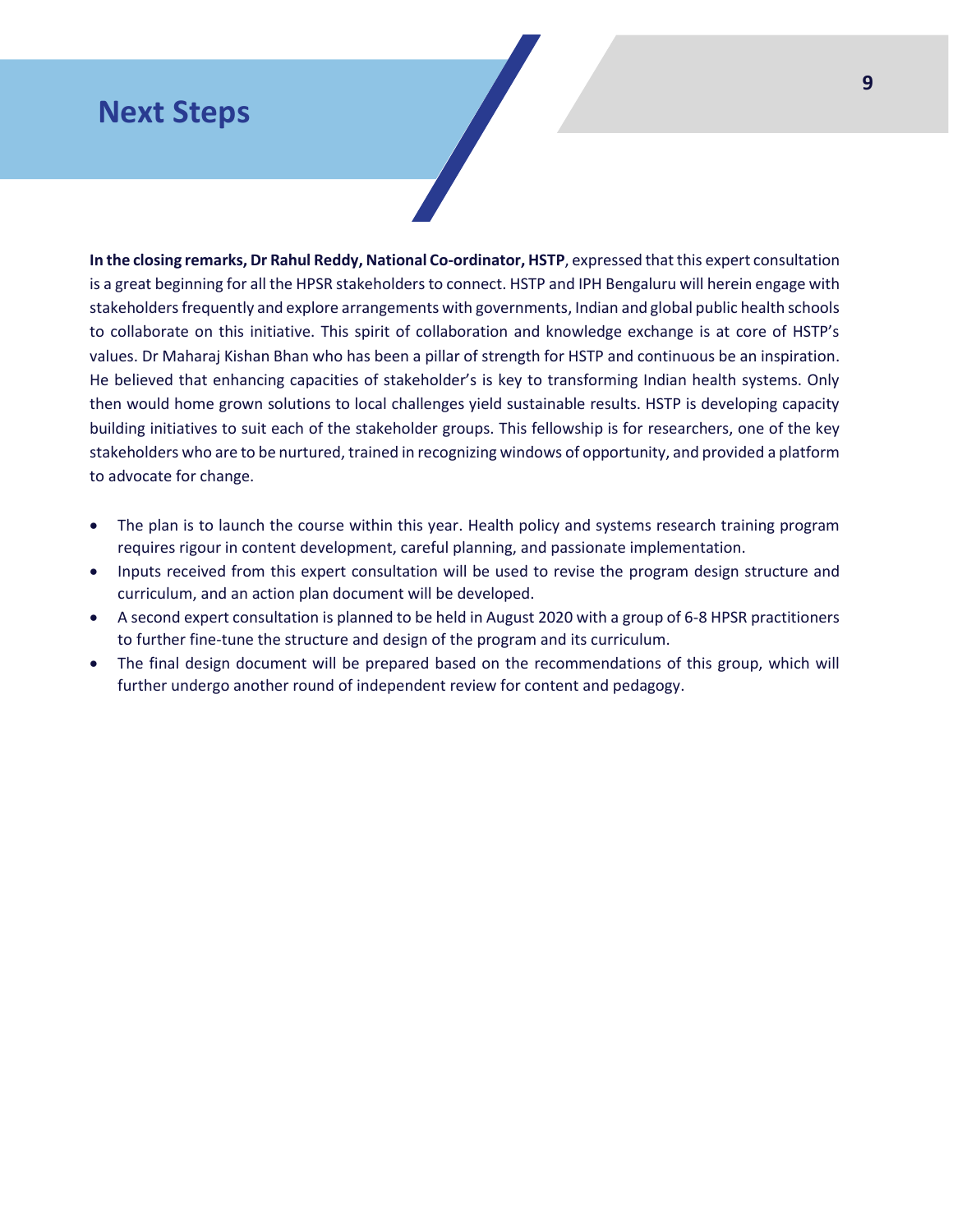## **Agenda**

Video Conferencing Platform 24 June 2020, 1:30 PM - 4:45 PM (IST)

| $1:30 - 1:40$ | <b>Welcome Address</b>                                                                          |  |  |
|---------------|-------------------------------------------------------------------------------------------------|--|--|
|               | Rajeev Sadanandan, CEO, HSTP<br>$\bullet$                                                       |  |  |
|               | Upendra Bhojani, Director, IPH Bengaluru                                                        |  |  |
| $1:40 - 2:10$ | <b>Overview of the Fellowship</b>                                                               |  |  |
|               | N Devadasan, Technical Advisor, HSTP<br>$\bullet$                                               |  |  |
|               | Dorothy Lall, Assistant Director, Education, IPH Bengaluru<br>$\bullet$                         |  |  |
|               | Prashanth NS, Assistant Director, Research, IPH Bengaluru                                       |  |  |
| $2:10 - 2:55$ | HPSR Fellowships Program in India: A panel discussion                                           |  |  |
|               | Panellists:                                                                                     |  |  |
|               | Abdul Ghaffar, Executive Director of WHO Alliance for HPSR (Switzerland),<br>$\bullet$          |  |  |
|               | Barbara McPake, Director at Nossal Institute of Global Health (Australia),<br>$\bullet$         |  |  |
|               | Kara Hanson, Health System Economics, LSHTM (UK)<br>$\bullet$                                   |  |  |
|               | Keshav Desiraju, Former Secretary of Health - MoHFW, Gol (India)<br>$\bullet$                   |  |  |
|               | Wim Van Damme, Professor, Institute of Tropical Medicine Antwerp (Belgium)<br>$\bullet$         |  |  |
|               | Respondents:                                                                                    |  |  |
|               | Lucy Gilson, Head, HPSR, University of Cape Town (South Africa)<br>$\bullet$                    |  |  |
|               | John Porter, Professor, International Health, LSHTM (UK)<br>$\bullet$                           |  |  |
|               | Moderator: Prashanth N Srinivas, Assistant Director, Research, IPH Bengaluru                    |  |  |
| $2:55 - 3:00$ | <b>Break</b>                                                                                    |  |  |
| $3:00 - 3:45$ | <b>Thematic Breakout sessions</b>                                                               |  |  |
|               | <b>Quantitative Approaches</b>                                                                  |  |  |
|               | Indrani Gupta, Health Policy & Research Unit, Institute of Economic Growth (Chair)<br>$\bullet$ |  |  |
|               | Shanker Prinja, Additional Professor, PGIMER, Chandigarh<br>$\bullet$                           |  |  |
|               | Giridhar Babu, Professor & Head, Life course Epidemiology, PHFI<br>$\bullet$                    |  |  |
|               | Shaktivel Selvaraj, Director, Health Economics, Financing & Policy, PHFI<br>$\bullet$           |  |  |
|               | Krishna Rao, Associate Professor, Johns Hopkins Bloomberg School of Public Health<br>$\bullet$  |  |  |
|               | Dorothy Lall, Assistant Director, Education, IPH Bengaluru (Facilitator)<br>$\bullet$           |  |  |
|               | Vijayashree Yellappa, Senior Specialist, HSTP (Rapporteur)                                      |  |  |
|               | <b>Qualitative &amp; Social Sciences Research Approaches</b>                                    |  |  |
|               | Sundari Ravindran, Shree Chitra Tirunal Institute of Medical Science & Technology (Chair)       |  |  |
|               | Asha George, Professor Health Systems, University of Western Cape                               |  |  |
|               | Bruno Marchal, Associate Professor & Head, Health Systems, ITM Antwerp<br>$\bullet$             |  |  |
|               | Sara Van Belle, Associate Professor, ITM Antwerp<br>$\bullet$                                   |  |  |
|               | Prashanth NS, Assistant Director, Research, IPH Bengaluru (Facilitator)<br>$\bullet$            |  |  |
|               | Sukanya Mohanty, Consultant, IPH Bengaluru (Rapporteur)<br>$\bullet$                            |  |  |
|               | <b>Pedagogy</b>                                                                                 |  |  |
|               | Govert Van Heusden, Academic Coordinator, ITM Antwerp (Chair)<br>$\bullet$                      |  |  |
|               | Carlos Kiyan, e-Learning Coordinator, ITM Antwerp<br>$\bullet$                                  |  |  |
|               | Marjan Pirard, MPH Course Coordinator, ITM Antwerp<br>$\bullet$                                 |  |  |
|               | Diljith Kannan, Manager EdTech, IIM Bengaluru<br>$\bullet$                                      |  |  |
|               | Kranthi Vysyaraju, Program Coordinator IPH Bengaluru (Facilitator)<br>$\bullet$                 |  |  |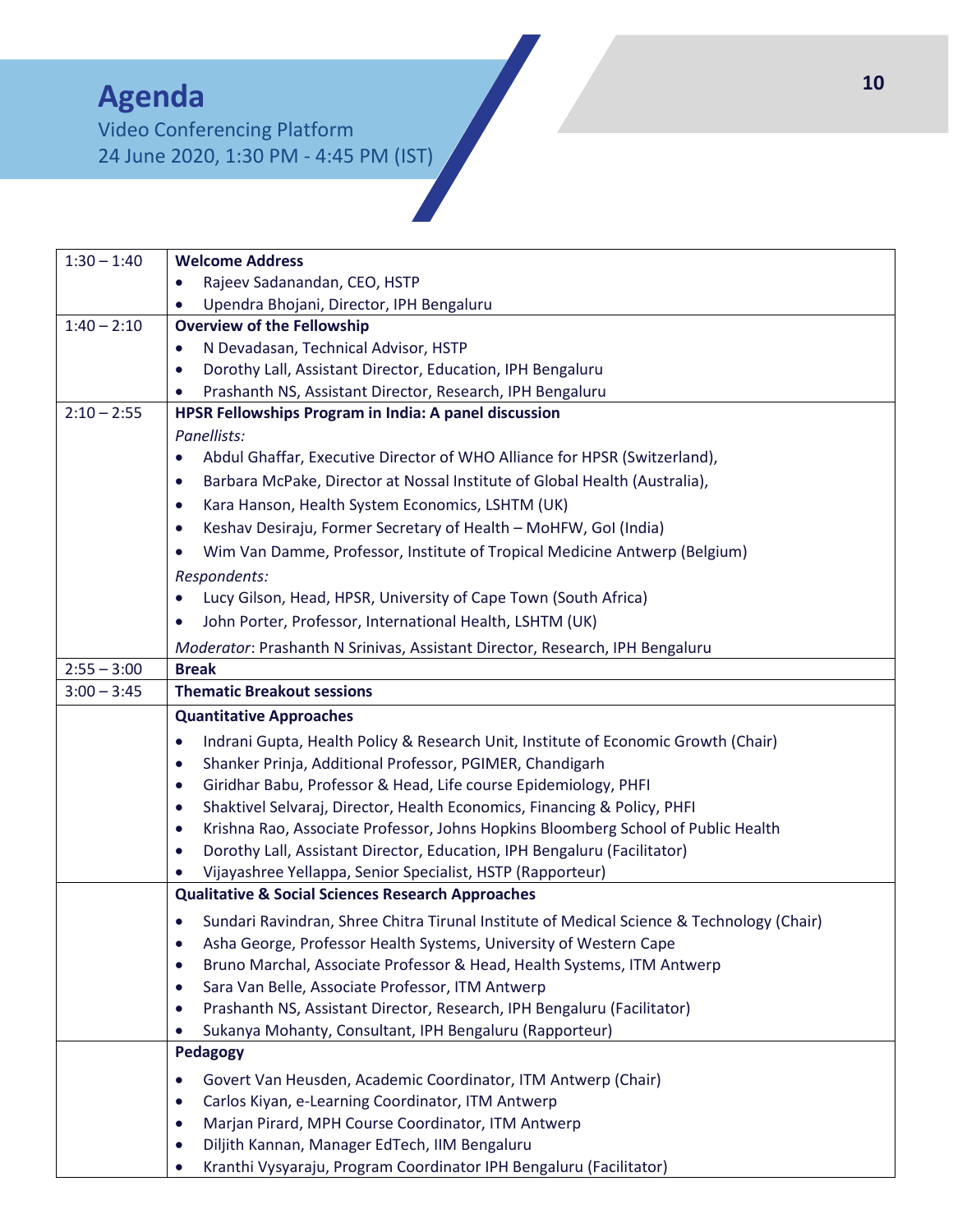# **Agenda**

Video Conferencing Platform 24 June 2020, 1:30 PM - 4:45 PM (IST)

|                                                                                                                                                                                                                                                                                                               | Garima Pathak, Senior Specialist, HSTP (Rapporteur)                 |  |  |               |                                                         |
|---------------------------------------------------------------------------------------------------------------------------------------------------------------------------------------------------------------------------------------------------------------------------------------------------------------|---------------------------------------------------------------------|--|--|---------------|---------------------------------------------------------|
|                                                                                                                                                                                                                                                                                                               | <b>Policy &amp; Practice</b>                                        |  |  |               |                                                         |
|                                                                                                                                                                                                                                                                                                               | Rajeev Sadanandan, CEO, HSTP (Chair)                                |  |  |               |                                                         |
| Rajani R Ved, Executive Director, National Health Systems Resource Centre<br>Upendra Bhojani, Director, IPH Bengaluru<br>Rakhal Gaitonde, Professor, Shree Chitra Tirunal Institute of Medical Science & Technology<br>Devaki Nambiar, Head - Health Systems & Equity, The George Institute for Global Health |                                                                     |  |  |               |                                                         |
|                                                                                                                                                                                                                                                                                                               |                                                                     |  |  |               | N Devadasan, Technical Advisor, HSTP (Facilitator)      |
|                                                                                                                                                                                                                                                                                                               |                                                                     |  |  |               | Pragati Hebbar, PhD Scholar, IPH Bengaluru (Rapporteur) |
|                                                                                                                                                                                                                                                                                                               |                                                                     |  |  | $3:45 - 3:50$ | <b>Break</b>                                            |
| $3:50 - 4:35$                                                                                                                                                                                                                                                                                                 | <b>Closing Plenary: Summary of Breakout Sessions by Rapporteurs</b> |  |  |               |                                                         |
| $4:35 - 4:45$                                                                                                                                                                                                                                                                                                 | <b>Closing Remarks</b>                                              |  |  |               |                                                         |
|                                                                                                                                                                                                                                                                                                               | Rahul Reddy, National Coordinator, HSTP                             |  |  |               |                                                         |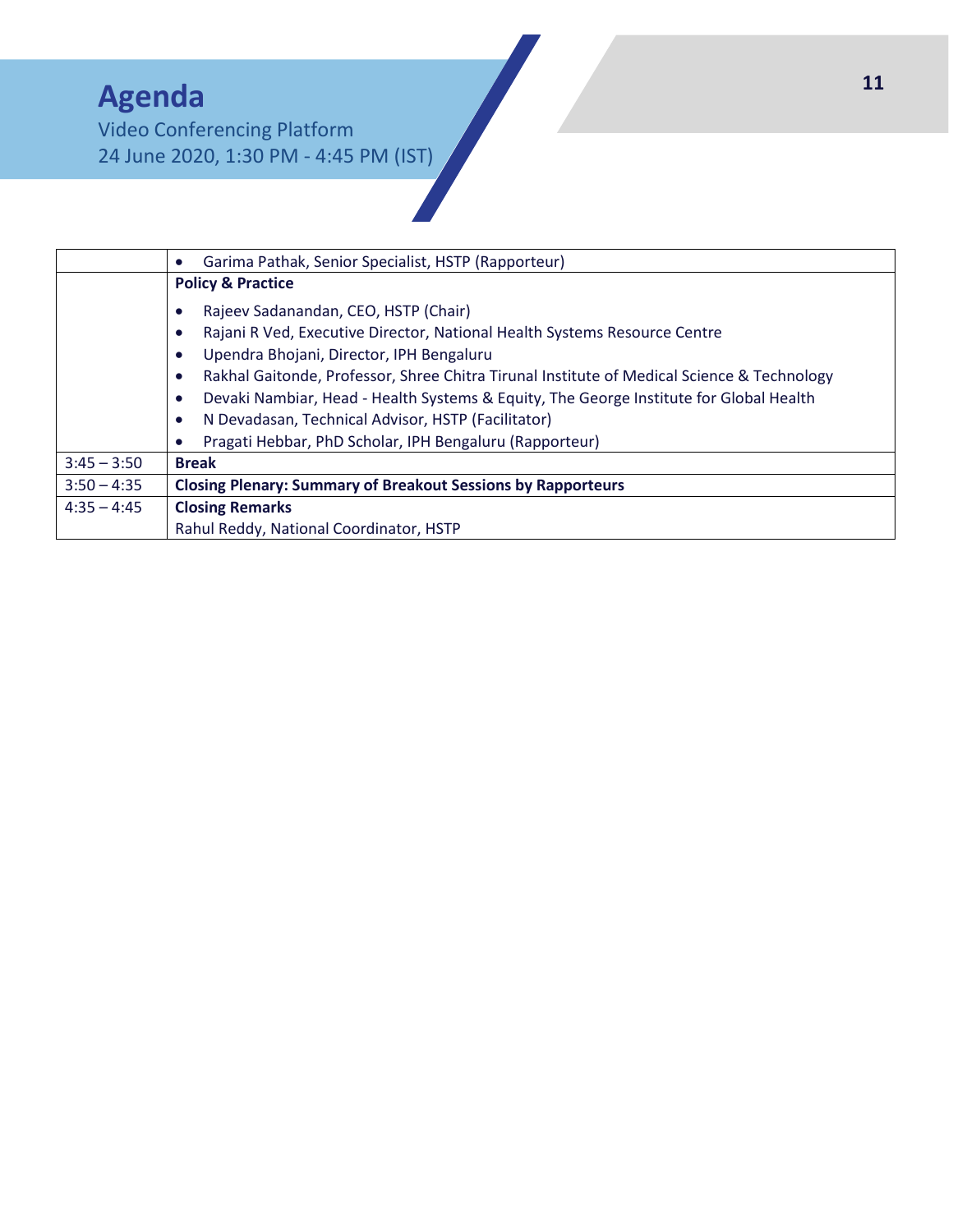## **Participants**

| <b>Name</b>           | <b>Designation</b>              | <b>Organization/ Affiliation</b>                            |
|-----------------------|---------------------------------|-------------------------------------------------------------|
| <b>Abdul Ghaffar</b>  | <b>Executive Director</b>       | Alliance for Health Policy and Systems Research, WHO        |
| Amiti Varma           | <b>Research Associate</b>       | Institute of Public Health, Bengaluru                       |
| Anuska Kalita         | <b>Research Scientist</b>       | Harvard School of Public Health                             |
| <b>Arun Nair</b>      | <b>Sr Technical Consultant</b>  | <b>ACCESS Health International</b>                          |
| Asha George           | Professor                       | School of Public Health, University of Western Cape         |
| <b>Barbara McPake</b> | Professor                       | Nossal Institute for Global Health, University of Melbourne |
| <b>Bruno Marchal</b>  | <b>Associate Professor</b>      | Institute of Tropical Medicine, Antwerp                     |
| Carlos Kiyan T        | <b>E-learning Coordinator</b>   | Institute of Tropical Medicine, Antwerp                     |
| Chandra Shekar K      | <b>Team lead</b>                | Institute of Public Health, Bengaluru                       |
| Devaki Nambiar        | Program Head                    | George Institute for Global Health                          |
| Diljith Kannan        | Manager EdTech                  | Indian Institute of Management, Bengaluru                   |
| Dorothy Lall          | Faculty                         | Institute of Public Health, Bengaluru                       |
| <b>Faustin Chenge</b> | Lecturer                        | School of Public Health, University of Lubumbashi           |
| Garima Pathak         | <b>Senior Specialist</b>        | <b>Health System Transformation Platform</b>                |
| Giridhar Babu         | Professor                       | <b>Public Health Foundation of India</b>                    |
| Govert van Heusden    | <b>Academic Coordinator</b>     | Institute of Tropical Medicine, Antwerp                     |
| Haifa Thaha           | Consultant                      | National Health Systems Resource Centre                     |
| Harsha Joshi          | Consultant                      | National Health Systems Resource Centre                     |
| Indrani Gupta         | Professor                       | Institute of Economic Growth                                |
| John Porter           | Professor                       | London School of Hygiene and Tropical Medicine              |
| <b>Kara Hanson</b>    | Professor                       | London School of Hygiene and Tropical Medicine              |
| Keshav Desiraju       | <b>Former Secretary</b>         | Ministry of Health & Family Welfare, Government of India    |
| Kheya Furtado         | <b>Assistant Professor</b>      | Goa Institute of Management                                 |
| Kranthi V             | Program Coordinator             | Institute of Public Health, Bengaluru                       |
| Krishna Rao           | <b>Associate Professor</b>      | Johns Hopkins University                                    |
| Krishna Reddy         | <b>Country Director</b>         | <b>ACCESS Health International</b>                          |
| Latha Chilgod         | Research Associate              | Institute of Public Health, Bengaluru                       |
| Lucy Gilson           | Professor                       | University of Cape Town                                     |
| Mahesh K              | <b>Research Officer</b>         | Institute of Public Health, Bengaluru                       |
| Marjan Pirard         | <b>Education Coordinator</b>    | Institute of Tropical Medicine, Antwerp                     |
| Meena Putturaj        | <b>PhD Student</b>              | Institute of Public Health, Bengaluru                       |
| N Devadasan           | <b>Technical Adviser</b>        | <b>Health System Transformation Platform</b>                |
| Neha Dumka            | Senior consultant               | National Health Systems Resource Centre                     |
| Omkar Palsule-Desai   | Professor                       | Indian Institute of Management, Indore                      |
| Pallavi Gupta         | Specialist                      | Health System Transformation Platform                       |
| Pragati Hebbar        | <b>PHD Scholar</b>              | Institute of Public Health, Bengaluru                       |
| Pramod Kumar          | <b>Training Coordinator</b>     | Institute of Public Health, Bengaluru                       |
| Prashanth N S         | Faculty                         | Institute of Public Health, Bengaluru                       |
| Praveen               | <b>Communication Consultant</b> | Institute of Public Health, Bengaluru                       |
| Rahul Reddy           | <b>National Coordinator</b>     | Health System Transformation Platform                       |
| Rajani Ved            | <b>Executive Director</b>       | National Health Systems Resource Centre                     |
| Rajeev Sadanandan     | <b>Chief Executive Officer</b>  | Health Systems Transformation Platform                      |